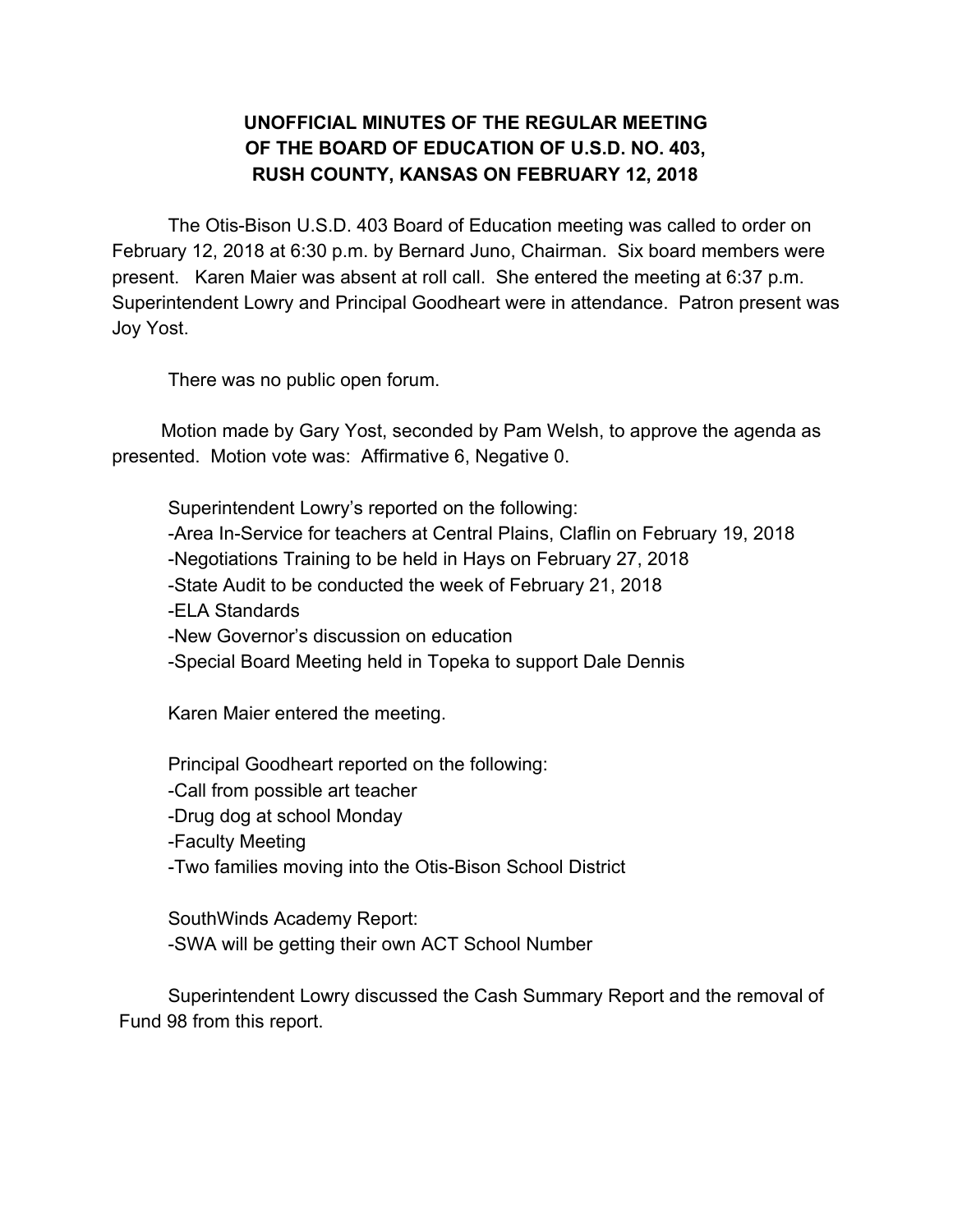Karen Maier moved, seconded by Gary Yost, to approve the January 10, 2018 Regular Meeting Minutes, Treasurer's Report, Accounts Payable, Activity Funds and Petty Cash Fund. Motion vote was: Affirmative 7, Negative 0.

Motion made by Everett Royer, seconded by Robert Mitchell, to approve Board Policy BCBK - Executive Sessions. Motion vote was: Affirmative 7, Negative 0.

Motion made by Gary Yost, seconded by Karen Maier, to go into executive session to discuss the possible purchase of property for a bus storage facility pursuant to the exception for preliminary discussion of the acquisition of real property under KOMA, and the open meeting to resume in the boardroom at 7:10 p.m. Motion vote was: Affirmative 7, Negative 0.

The meeting was resumed in the boardroom at 7:10 p.m.

Motion made by Bernard Juno, seconded by Gary Yost, to go into executive session to discuss the possible purchase of property for a bus storage facility pursuant to the exception for preliminary discussion of the acquisition of real property under KOMA, and the open meeting to resume in the boardroom at 7:20 p.m. Motion vote was: Affirmative 7, Negative 0.

The meeting was resumed in the boardroom at 7:20 p.m. No action resulted from the executive sessions.

Gary Yost moved, seconded by Everett Royer, to allow DECA to set up an activity account to be used for DECA projects. Motion vote was: Affirmative 7, Negative 0.

The board reviewed three (3) calendar choices for the 2018-2019 school year and were asked to give their input into the calendars . No action was taken. The calendar will be voted on at the March board meeting.

Robert Mitchell moved, seconded by Pam Welsh, to approve the Out-of-District Application for Ethan Hitschmann. Motion vote was: Affirmative 7, Negative 0.

Motion made by Bernard Juno, seconded by Karen Maier, to go into executive session to discuss the Notice of Intent to Negotiate pursuant to the exception for employer-employee Negotiations under the KOMA and that we return to open session in the boardroom at 7:44 p.m. Motion vote was: Affirmative 7, Negative 0.